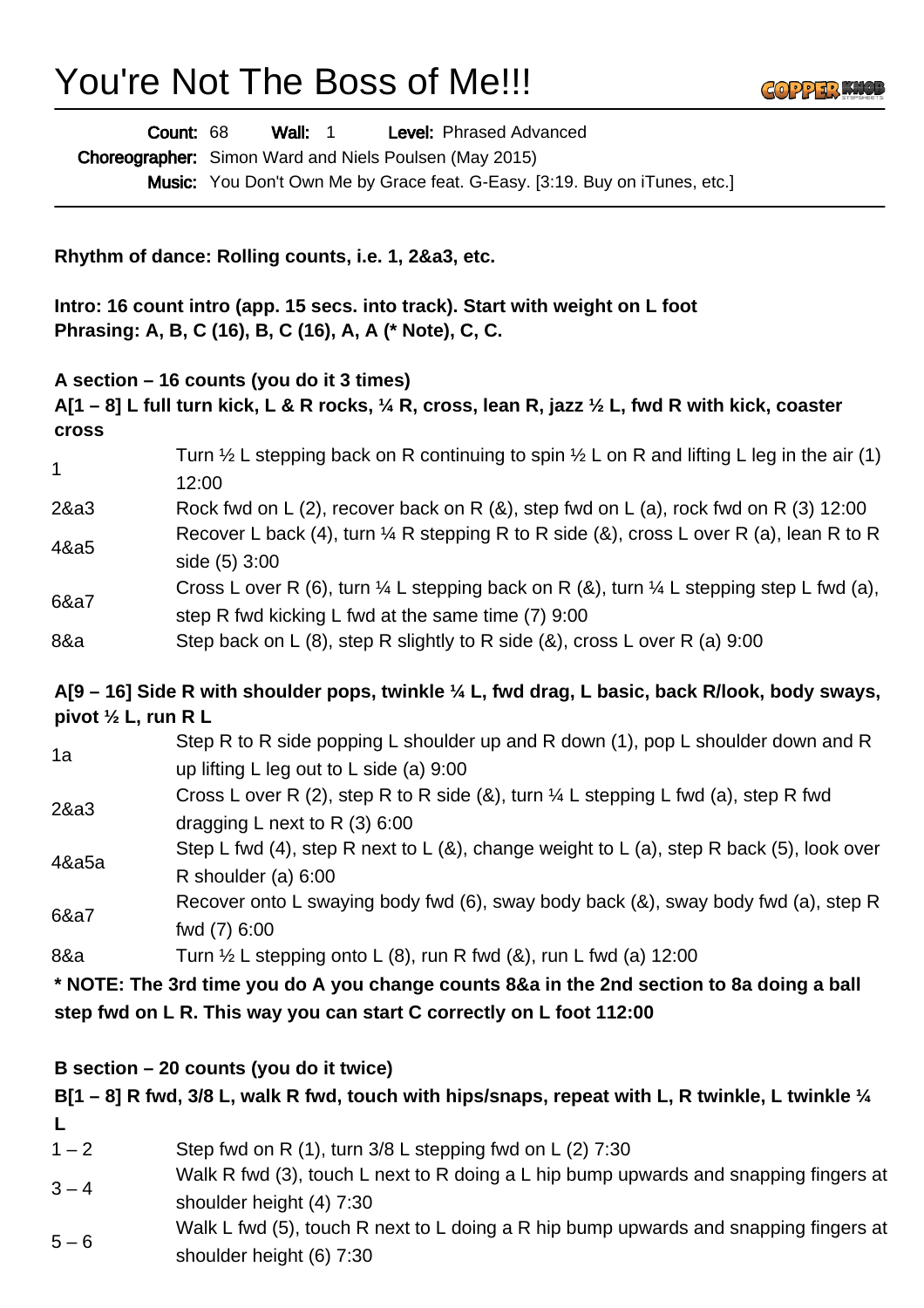| 7&a         | Cross R over L $(7)$ , step L to L side $(8)$ , step R to R side $(a)$ 7:30                                                        |
|-------------|------------------------------------------------------------------------------------------------------------------------------------|
| 8&a         | Cross L over R (8), step R to R side (8), turn $\frac{1}{4}$ L stepping L slightly fwd (a) 4:30                                    |
|             | B[9 – 16] R fwd, touch with hips/snaps, repeat with L, R twinkle, L twinkle 3/8 L, walk R L fwd                                    |
| $1 - 2$     | Walk R fwd (1), touch L next to R doing a L hip bump upwards and snapping fingers at<br>shoulder height (2) 4:30                   |
| $3 - 4$     | Walk L fwd (3), touch R next to L doing a R hip bump upwards and snapping fingers at<br>shoulder height (4) 4:30                   |
| 5&a         | Cross R over L $(5)$ , step L to L side $(8)$ , step R to R side $(a)$ 4:30                                                        |
| 6&a         | Cross L over R (6), turn 1/8 L stepping R to R side (&), turn $\frac{1}{4}$ L stepping L slightly fwd<br>(a) 12:00                 |
| $7 - 8a$    | Walk R fwd $(7)$ , walk L fwd $(8)$ , step R next to L $(a)$ 12:00                                                                 |
|             | B[17 – 20] Full turn diamond box L (consists of 4 turning basic waltz steps)                                                       |
| 18a         | Turn $1/8$ L stepping L fwd (1), step R next to L (&), change weight to L (a) $10:30$                                              |
| 28a         | Turn $\frac{1}{4}$ L stepping back on R (2), step L next to R (&), change weight to R (a) 7:30                                     |
| 38a         | Turn $\frac{1}{4}$ L stepping L fwd (1), step R next to L (&), change weight to L (a) 4:30                                         |
|             | Turn $\frac{1}{4}$ L stepping back on R (4), step L next to R (&), turn 1/8 L changing weight to R                                 |
| 48a         | (a) 12:00                                                                                                                          |
|             | C section – 32 counts (you do it 4 times, the first 2 times only the first 16 counts though)                                       |
|             | $C[1 - 8]$ Fwd L with R sweep, weave, L side rock, $\frac{1}{4}$ hitch, repeat these first 4 counts                                |
| $\mathbf 1$ | Step L fwd sweeping R fwd (1) 12:00                                                                                                |
|             |                                                                                                                                    |
| 28a         | Cross R over L (2), step L to L side (&), cross R behind L (a) 12:00                                                               |
| $3 - 5$     | Rock L to L side (3), recover to R turning $\frac{1}{4}$ R and hitching L knee slightly (4), step L<br>fwd sweeping R fwd (5) 3:00 |
| 6&a         | Cross R over L $(6)$ , step L to L side $(8)$ , cross R behind L $(a)$ 3:00                                                        |
| $7 - 8$     | Rock L to L side (7), recover to R turning $\frac{1}{4}$ R and hitching L knee slightly (8) 6:00                                   |
|             | C[9 – 16] Basic $\frac{1}{2}$ L X 2, L rock fwd, $\frac{1}{4}$ L sweep, weave, $\frac{1}{4}$ L into L fwd rock, step together      |
|             | Step fwd on L (1), turn $\frac{1}{4}$ L stepping R to R side (&), turn $\frac{1}{4}$ L stepping L next to R (a)                    |
| 1&a         | 12:00                                                                                                                              |
| 28a         | Step back on R (2), turn $\frac{1}{4}$ L stepping L to L side (&), turn $\frac{1}{4}$ L stepping R next to L (a)<br>6:00           |
| $3 - 5$     | Rock fwd on L (3), recover back on R (4), recover fwd to L turning $\frac{1}{4}$ L with a R sweep<br>fwd (5) 3:00                  |
| 6&a         | Cross R over L (6), step L to L side (8), cross R behind L (a) $3:00$                                                              |
| $7 - 8a$    | Turn $\frac{1}{4}$ L rocking fwd on L (7), recover back on R (8), step L next to R (a) * restarts<br>here 12:00                    |
|             | C[17 – 24] $\frac{1}{4}$ R with L hitch, L & R twinkles, walk around $\frac{1}{2}$ R, R twinkle $\frac{1}{4}$ R, L twinkle 1/8 L   |
| 1.          | Step fwd on R turning $\frac{1}{4}$ R on R and hitching L knee at the same time (1) 3:00                                           |
| 28a         | Cross L over R $(2)$ , step R to R side $(8)$ , step L to L side $(a)$ 3:00                                                        |
| 38a         | Cross R over L (3), step L to L side (&), step R to R side (a) 3:00                                                                |
|             | Turn 1/8 R walking L fwd (4), turn $\frac{1}{4}$ R walking R fwd (5), turn 1/8 R walking L fwd (6)                                 |
| $4 - 6$     | 9:00                                                                                                                               |